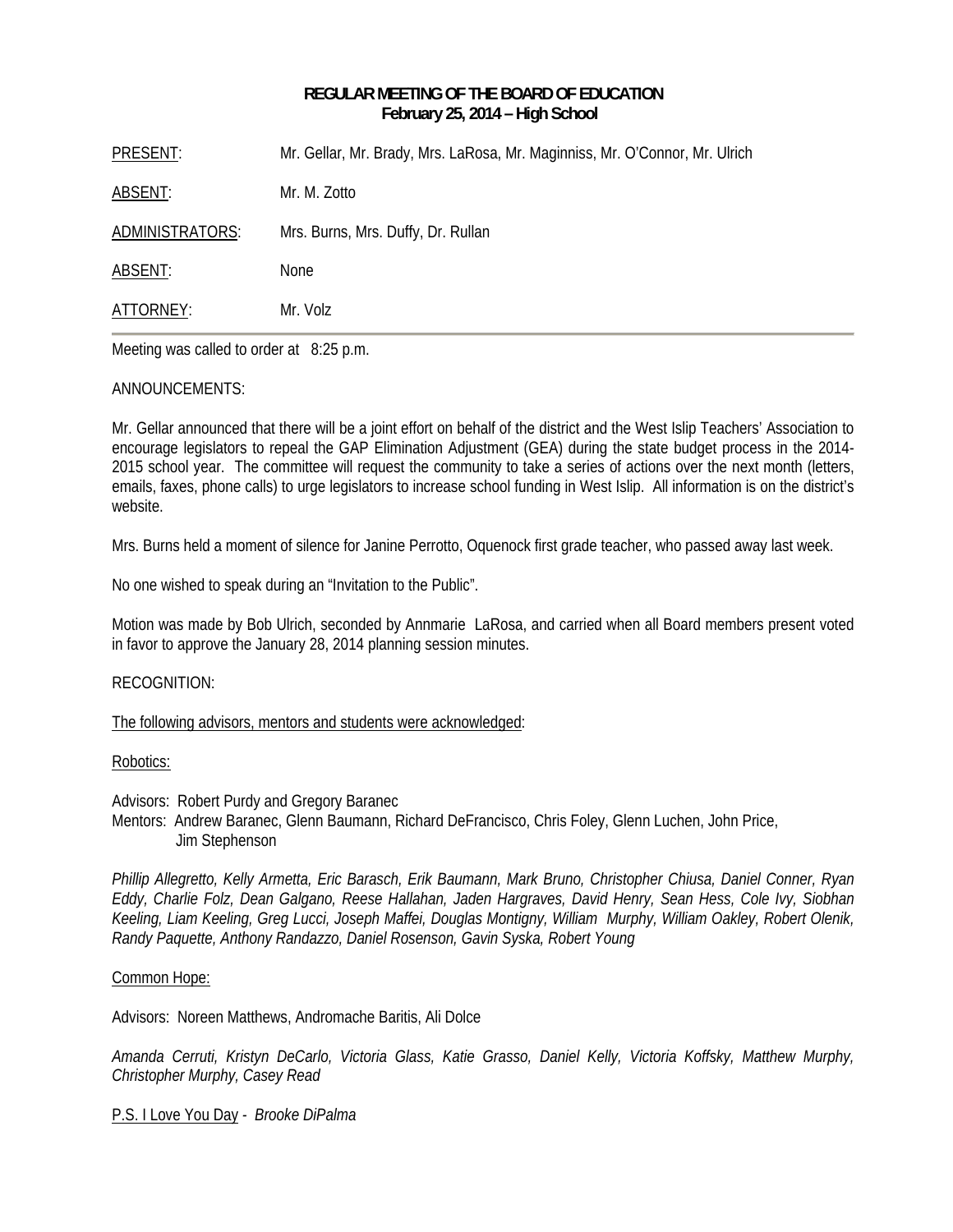# PERSONNEL:

Motion was made by Annmarie LaRosa, seconded by Kevin O'Connor, and carried when all Board members present voted in favor to approve TEACHING: RETIREMENT: Josephine Armetta, Elementary, effective July 1, 2014 (17 years).

Motion was made by Scott Brady, seconded by Annmarie LaRosa, and carried when all Board members present voted in favor to approve TEACHING: RETIREMENT: Rochelle Blumling, Speech, effective July 1, 2014 (36 years).

Motion was made by Kevin O'Connor, seconded by Scott Brady, and carried when all Board members present voted in favor to approve TEACHING: RETIREMENT: Scott Craig, Physical Education, effective July 1, 2014 (34 years).

Motion was made by Ron Maginniss, seconded by Annmarie LaRosa, and carried when all Board members present voted in favor to approve TEACHING: RETIREMENT: Sabrina Donato, Art, effective July 1, 2014 (13 years).

Motion was made by Bob Ulrich, seconded by Annmarie LaRosa, and carried when all Board members present voted in favor to approve TEACHING: RETIREMENT: Kelly Farrell, Elementary, effective July 1, 2014 (14 years).

Motion was made by Scott Brady, seconded by Annmarie LaRosa, and carried when all Board members present voted in favor to approve TEACHING: RETIREMENT: Stephanie Fodera, World Languages, effective July 1, 2014 (36 years).

Motion was made by Scott Brady, seconded by Ron Maginniss, and carried when all Board members present voted in favor to approve TEACHING: RETIREMENT: Judi Gardner, Family & Consumer Sciences, effective July 1, 2014 (16 years).

Motion was made by Kevin O'Connor, seconded by Annmarie LaRosa, and carried when all Board members present voted in favor to approve TEACHING: RETIREMENT: Patricia Heaton, Elementary, effective July 1, 2014 (37 years).

Motion was made by Bob Ulrich, seconded by Scott Brady, and carried when all Board members present voted in favor to approve TEACHING: RETIREMENT: Maureen Lenowicz, Elementary, effective July 1, 2014 (19 years).

Motion was made by Kevin O'Connor, seconded by Annmarie LaRosa, and carried when all Board members present voted in favor to approve TEACHING: RETIREMENT: Kevin Lewis, Physical Education, effective July 1, 2014 (33 years).

Motion was made by Scott Brady, seconded by Annmarie LaRosa, and carried when all Board members present voted in favor to approve TEACHING: RETIREMENT: Peter McAllister, Social Studies, effective July 1, 2014 (11 years).

Motion was made by Ron Maginniss, seconded by Annmarie LaRosa, and carried when all Board members present voted in favor to approve TEACHING: RETIREMENT: Rosemary Mori, elementary, effective July 1, 2014 (22 years).

Motion was made by Bob Ulrich, seconded by Annmarie LaRosa, and carried when all Board members present voted in favor to approve TEACHING: RETIREMENT: Julie Pabst, Special Education, effective July 1, 2014 (33 years).

Motion was made by Bob Ulrich, seconded by Annmarie LaRosa, and carried when all Board members present voted in favor to approve TEACHING: RETIREMENT: Robert Purdy, Science, effective July 1, 2014 (29 years).

Motion was made by Scott Brady, seconded by Annmarie LaRosa, and carried when all Board members present voted in favor to approve TEACHING: RETIREMENT: Lynn Reilly, Elementary, effective July 1, 2014 (29 years).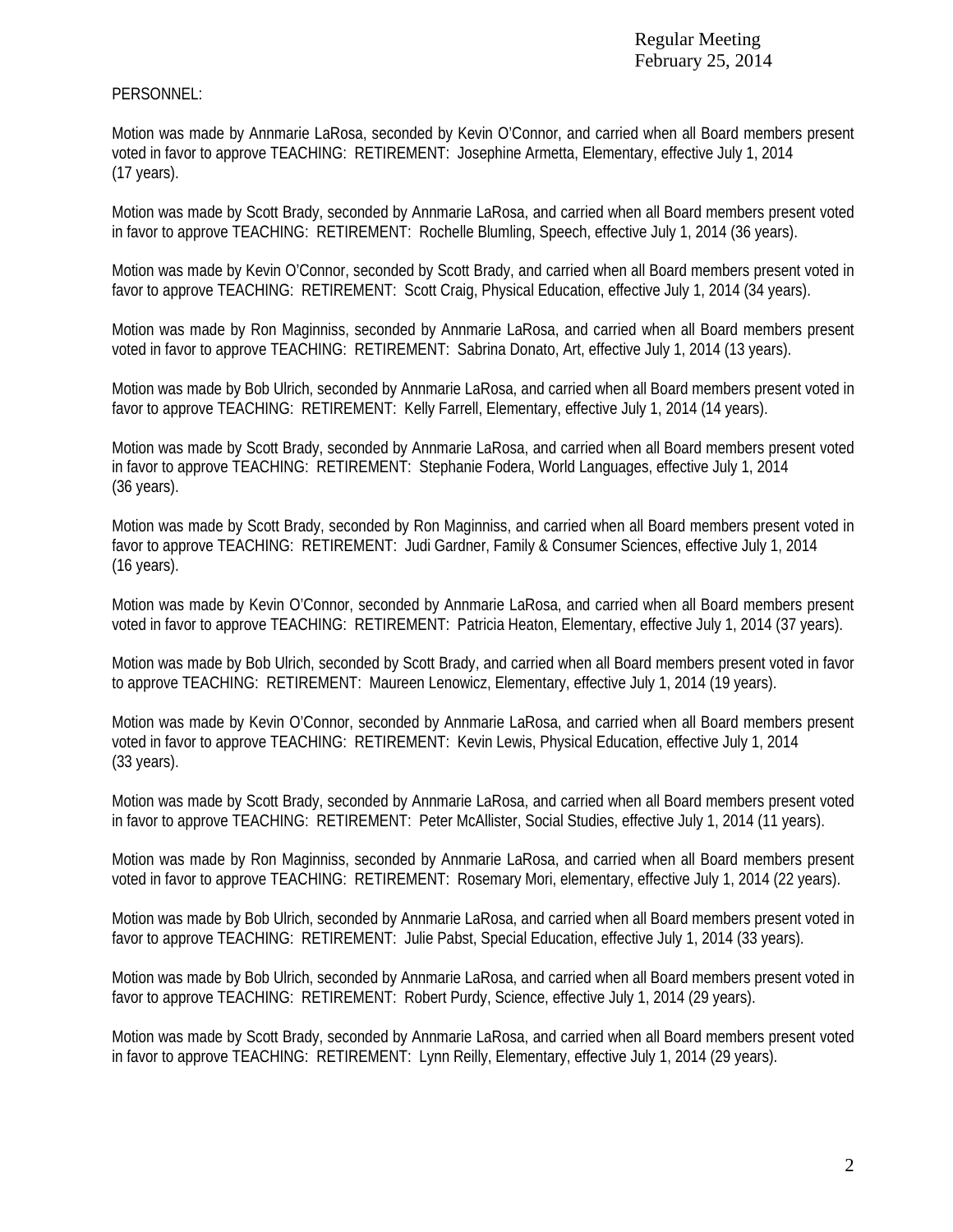Motion was made by Scott Brady, seconded by Annmarie LaRosa, and carried when all Board members present voted in favor to approve TEACHING: RETIREMENT: Joyce Scarpinito, Elementary, effective July 1, 2014 (30 years).

Motion was made by Kevin O'Connor, seconded by Scott Brady, and carried when all Board members present voted in favor to approve TEACHING: RETIREMENT: Patricia Schmidt, Elementary, effective July 1, 2014 (31 years).

Motion was made by Bob Ulrich, seconded by Annmarie LaRosa, and carried when all Board members present voted in favor to approve TEACHING: RETIREMENT: Richard Zeitler, Guidance, effective July 1, 2014 (32 years).

Motion was made by Bob Ulrich, seconded by Annmarie LaRosa, and carried when all Board members present voted in favor to approve TEACHING: CHILD–BEARING LEAVE (PAID): Kimberly Kennedy, Elementary, effective January 29, 2014 (Bayview).

Motion was made by Kevin O'Connor, seconded by Ron Maginniss, and carried when all Board members present voted in favor to approve TEACHING: REGULAR SUBSTITUTE APPOINTMENT: Michelle Barbaretti, Mathematics, effective September 3, 2013 (Udall; Step 14; replacing Christine Zeck.

Motion was made by Scott Brady, seconded by Annmarie LaRosa, and carried when all Board members present voted in favor to approve TEACHING: REGULAR SUBSTITUTE APPOINTMENT: Terence Mulholland, effective January 25, 2013-June 30, 2013 (High School; Step 14 {2012-2013 school year}; replacing Marianne Cogliano).

Motion was made by Bob Ulrich, seconded by Kevin O'Connor, and carried when all Board members present voted in favor to approve TEACHING: AMENDMENT OF REGULAR SUBSTITUTE APPOINTMENT: Michael Forman, Special Education, effective from September 9, 2013 to June 30, 2014 (Udall; Step 12; replacing K. Rose {approved at September 24, 2013 meeting }).

Motion was made by Scott Brady, seconded by Ron Maginniss, and carried when all Board members present voted in favor to approve CLASSIFIED (CIVIL SERVICE): REGULAR SUBSTITUTE: Helen Akley, Cafeteria Aide, effective February 26, 2014 through June 27, 2014 (High School; Step 1; replacing L. Massaro {retired}).

Motion was made by Bob Ulrich, seconded by Annmarie LaRosa, and carried when all Board members present voted in favor to approve CLASSIFIED (CIVIL SERVICE): CHANGE IN TITLE: Alice Anos, Senior Clerk Typist, effective February 26, 2014 (District Office; change from Clerk Typist).

Motion was made by Scott Brady, seconded by Annmarie LaRosa, and carried when all Board members present voted in favor to approve CLASSIFIED (CIVIL SERVICE): RESIGNATION: Rosemarie Corey, Security/Receptionist Paraprofessional, effective February 21, 2014 (Paul J. Bellew).

Motion was made by Bob Ulrich, seconded by Annmarie LaRosa, and carried when all Board members present voted in favor to approve CLASSIFIED (CIVIL SERVICE): RESIGNATION: Dennis Martin, Chief Custodian, effective March 14, 2014 (District Wide).

Motion was made by Annmarie LaRosa, seconded by Kevin O'Connor, and carried when all Board members present voted in favor to approve CLASSIFIED (CIVIL SERVICE): AMENDMENT OF PROBATIONARY APPOINTMENT: Kristen Pyes, Cafeteria Aide, effective October 11, 2013 (Amendment of appointment date).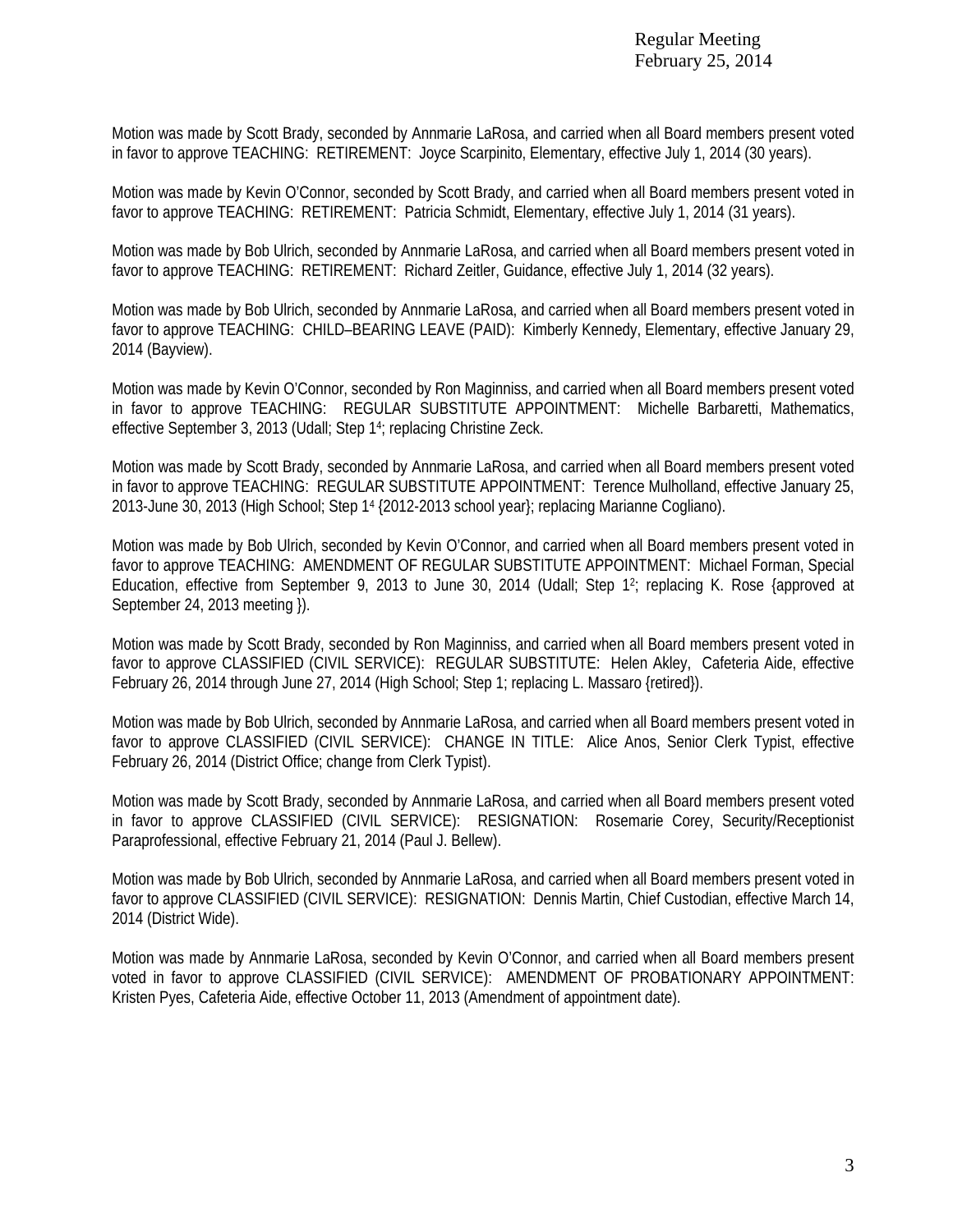Motion was made by Ron Maginniss, seconded by Annmarie LaRosa, and carried when all Board members present voted in favor to approve OTHER: 2014 SPRING HIGH SCHOOL COACHES:

Shawn Rush, Varsity Coach **Michelle Jantzen, Varsity Coach Michelle Jantzen**, Varsity Coach Richard Zeitler, Assistant Varsity Coach Beth Crimi, Assistant Varsity Coach Beth Crimi, Assistant Varsity Coach Michael LaCova, J.V. Coach Coleen Reilly, J.V. Coach Coleen Reilly, J.V. Coach Kevin Osburn, V/J.V. Volunteer Coach

BOYS TRACK: GIRLS TRACK: Jeremy Robertson, Varsity Coach Nicholas Grieco, Varsity Coach Nicholas Grieco, Varsity Coach

### BOYS LACROSSE: GIRLS LACROSSE:

Scott Craig, Varsity Coach Joseph Nicolosi, Varsity Coach Joseph Nicolosi, Varsity Coach Jon Reese, Varsity Volunteer Coach Catherine Lang, J.V. Coach Michael Hazelton, J.V. Coach David Rubano, Assistant J.V. Coach GIRLS GOLF: James DiVivo, J.V. Volunteer Coach Thomas Loudon, Varsity Coach Thomas Loudon, Varsity Coach

### BOYS TENNIS:

George Botsch, Varsity Coach Norman Wingert, J.V. Coach

BASEBALL: SOFTBALL: SOFTBALL: SOFTBALL: SOFTBALL: SOFTBALL: SOFTBALL: SOFTBALL: SOFTBALL: SOFTBALL: SOFTBALL: SOFTBALL: SOFTBALL: SOFTBALL: SOFTBALL: SOFTBALL: SOFTBALL: SOFTBALL: SOFTBALL: SOFTBALL: SOFTBALL: SOFTBALL: SO

John Lavery, Assistant Varsity Coach **Michael Distefano, Assistant Varsity Coach** Michael Distefano, Assistant Varsity Coach

William Turri, Assistant Varsity Coach **Brian Cameron, Assistant Varsity Coach** Brian Cameron, Assistant Varsity Coach Peter Murray, Varsity Volunteer Coach Chelsea Donaldson, Assistant J.V. Coach

Motion was made by Kevin O'Connor, seconded by Bob Ulrich, and carried when all Board members present voted in favor to approve OTHER: 2014 SPRING MIDDLE SCHOOL COACHES:

Brian Dieumegard, 7-8 Udall Coach Shannon Mauro, 7-8 Udall Coach James Farnworth, 7-8 Beach Coach **Frank Frank Frank Franzone, 7-8 Beach Coach** Frank Franzone, 7-8 Beach Coach

Vincent Luvera, 7-8 Beach Coach John T. Denninger, 7-8 Beach Coach

Michael Ferrugiari, 7-8 Udall Coach Chelsea Reimer, 7-8 Udall Coach Robert Pitagno, Assistant Udall Coach Sara Sangiorgio, Assistant Udall Coach Sara Sangiorgio, Assistant Udall Coach Christopher Scharf, 7-8 Beach Coach Taylor Troyano, 7-8 Beach Coach Taylor Troyano, 7-8 Beach Coach Gregory Schmalenberger, Assistant Beach Coach Debra Mock-Dorfman, Assistant Beach Coach

### BOYS AND GIRLS SWIMMING: BOYS TENNIS

Kerri Whalen, 7-8 Udall/Beach Coach News, 7-8 Udall/Beach Coach Kevin Lewis, 7-8 Udall/Beach Coach Tanya Carbone, Assistant Udall/Beach Coach KristiLee Hender, Volunteer Coach

# BASEBALL: SOFTBALL: SOFTBALL: SOFTBALL: SOFTBALL: SOFTBALL: SOFTBALL: SOFTBALL: SOFTBALL: SOFTBALL: SOFTBALL: SOFTBALL: SOFTBALL: SOFTBALL: SOFTBALL: SOFTBALL: SOFTBALL: SOFTBALL: SOFTBALL: SOFTBALL: SOFTBALL: SOFTBALL: SO

BOYS TRACK; GIRLS TRACK: Kenny DiDonna, 7-8 Udall Coach **Tara Annunziata, 7-8 Udall Coach** Tara Annunziata, 7-8 Udall Coach

# BOYS LACROSSE: GIRLS LACROSSE: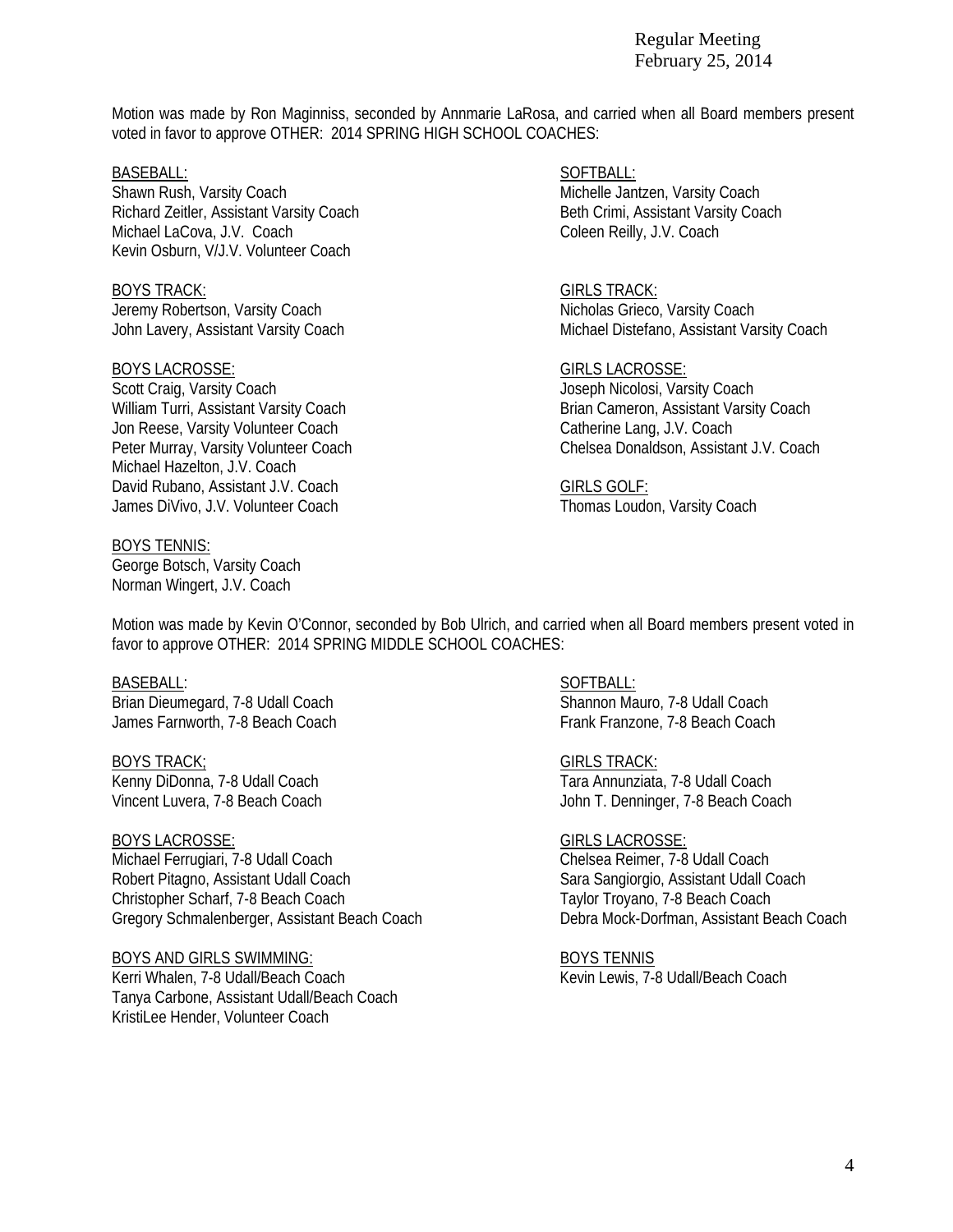Motion was made by Annmarie LaRosa, seconded by Scott Brady, and carried when all Board members present voted in favor to approve OTHER: SUBSTITUTE TEACHER: (\$100 per diem): John T. Denninger, effective February 26, 2014; Judi Gardner, effective September 1, 2014; Janet Hart, effective February 26, 2014; Danielle Moody, effective February 26, 2014; Vanessa O'Brien, effective February 26, 2014; Michael Pappaceno, effective February 26, 2014; Michelle Schilling, effective February 26, 2014.

Motion was made by Annmarie LaRosa, seconded by Bob Ulrich, and carried when all Board members present voted in favor to approve OTHER: SUBSTITUTE TEACHING ASSISTANT (\$85 per diem): John T. Denninger, effective February 26, 2014; Danielle Ficalora, effective May 13, 2014; Janet Hart, effective February 26, 2014; Danielle Moody, effective February 26, 2014; Vanessa O'Brien, effective February 26, 2014; Michael Pappaceno, effective February 26, 2014; Diana Sobral, effective May 13, 2014.

Motion was made by Annmarie LaRosa, seconded by Bob Ulrich, and carried when all Board members present voted in favor to approve OTHER: HOMEBOUND INSTRUCTION (\$30/hr.): Amanda Joyce, effective January 24, 2014; Keri Smith, effective January 6, 2014.

# CURRICULUM UPDATE:

Dr. Rullan informed the audience that the Professional Development Committee is reviewing and tabulating information gathered from a comprehensive survey completed by faculty and staff. This information will help better serve students and craft a professional development plan that meets the needs of the district. A Response to Intervention Plan, to identify students having academic difficulty, will be completed soon and submitted to the Board for approval.

# REPORT OF BOARD COMMITTEES:

Finance Committee: Scott Brady reported on the meeting held on 2/11/2014. Items reviewed included the December treasurer's report, extra-curricular report, payroll summary, internal claims audit report and system manager audit trail. Warrants, December financial statements, budget transfers, health services contracts for Bay Shore UFSD and Deer Park UFSD, a Box Tops donation for Paul J. Bellew in the amount of \$1,552.49, and excess of 1994 Chevy Van were also reviewed.

Audit Committee: Bob Ulrich reported on the meeting held on 2/11/2014. The committee reviewed the Cullen & Danowski, LLP annual Risk Assessment Report for the 2012/2013 school year. The committee approved having Cullen and Danowski, LLP perform an Agreed-Upon Procedure for detailed test work of employee benefits to begin March 2014.

Education Committee: Annmarie LaRosa reported on the meeting that was held on 2/25/2014. Items reviewed included professional development and the Response to Intervention plan. The committee is pleased with the progress that is being made.

Buildings and Grounds: Kevin O'Connor reported on the meeting that was held on 2/11/14. Items reviewed included 2014/2015 security upgrades, district-wide roofing, playground equipment, brick work and Udall track. Snow removal supplies as well as parking and traffic concerns at schools were also discussed.

Legislative Action Committee: Mr. Gellar reported on the meeting that was held 2/11/14. There will be a joint effort on behalf of the district and the teachers association to encourage legislators and the governor to repeal the GAP Elimination Adjustment (GEA) during the state budget process in the 2014-2015 school year.

Committee on Special Education: Ron Maginniss reported on the meeting that was held on 12/12/14. CSE and CPSE recommendations and placements were reviewed. The committee members toured the district special education classrooms and were impressed to see the work the teachers are doing with the students. The committee was also impressed with the technology being utilized in the classrooms.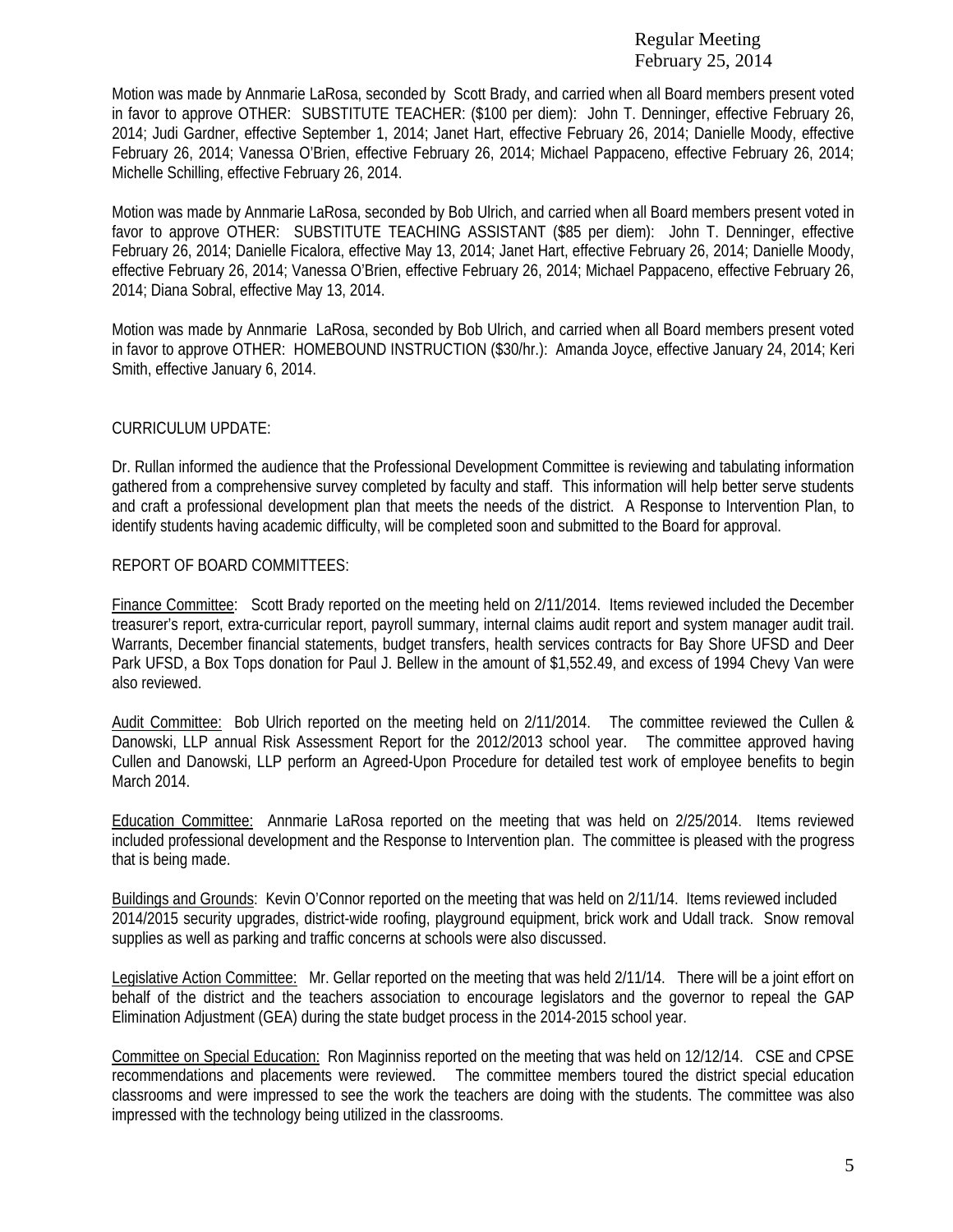Health and Wellness/COMPASS Alliance: Tim Horan reported on the meeting that was held 1/14/2014. A fifth and sixth grade volleyball tournament will take place on Feb.  $28<sup>th</sup>$  and March 1<sup>st</sup> at the high school; over 250 participants are expected. On Sunday, March 2, 2014, there will be a 5K Fun Run/Kids Dash at the high school; the Kid's Dash starts at 10:15 a.m. and the Fun Run begins at 11:00 a.m. The Health and Wellness Newsletter was finalized and mailed one week ago. A student-created Peer Counseling Club, advised by Ms. Eichen and Mrs. Mullins, will take place at the high school. The next Health and Wellness meeting will take place on February  $26<sup>th</sup>$  at 9:30 a.m. in the cafeteria at P.J. Bellew Elementary School.

Bullying Awareness Committee: Dan Marquardt reported on the meetings held on 1/13/14 and 2/10/14. "P.S. I Love You Day" took place on February 14th. Other items reviewed were the pros and cons of a code of conduct policy regarding electronic devices in school and the new requirements regarding the Dignity for All Students Act.

# FINANCIAL MATTERS:

The treasurer's report for December was presented. Beginning balance as of November 30, 2013 - \$11,541,609.66; ending balance as of December 31st, 2013 - \$5,113,262.73.

Motion was made by Annmarie LaRosa, seconded by Scott Brady, and carried when all Board members present voted in favor to approve 2013-2014 Budget Transfers 3119 - 3124.

Motion was made by Scott Brady, seconded by Ron Maginniss, and carried when all Board members present voted in favor to approve the 2013-2014 Box Tops for Education donation for Paul J. Bellew in the amount of \$1,552.49.

Motion was made by Bob Ulrich, seconded by Kevin O'Connor, and carried when all Board members present voted in favor to approve the 2013-2014 health services contracts for Bay Shore UFSD for \$6,203.70 and Deer Park UFSD for \$3,559.64.

Motion was made by Kevin O'Connor, seconded by Ron Maginniss, and carried when all Board members present voted in favor to approve Resolution to acknowledge receipt of June 30, 2013 audit report from R.S. Abrams & Co., LLP.

Motion was made by Bob Ulrich, seconded by Scott Brady, and carried when all Board members present voted in favor to approve declaration of surplus vehicle #571/1994 Chevy Van Vin #GBHG35Y6RF166553.

Motion was made by Bob Ulrich, seconded by Scott Brady, and carried when all Board members present voted in favor to approve Cullen & Danowski, LLP Engagement Letter for an Agreed Upon Procedure to review employee benefits.

Motion was made by Bob Ulrich, seconded by Ron Maginniss, and carried when all Board members present voted in favor to approve Special Education Contract for the Charlton School/Ketchum Grande Memorial School.

# PRESIDENT'S REPORT:

Motion was made by Ron Maginniss, seconded by Annmarie LaRosa, and carried when all Board members present voted in favor to approve 2014-2015 Student-Teacher Calendar.

Motion was made by Scott Brady, seconded by Annmarie LaRosa, and carried when all Board members present voted in favor to approve APPR Plan.

Motion was made by Bob Ulrich, seconded by Ron Maginniss, and carried when all Board members present voted in favor to approve Bridges Academy Lease Amendment.

Motion was made by Scott Brady, seconded by Ron Maginniss, and carried when all Board members present voted in favor to approve resolution indicating nomination of candidates to the Eastern Suffolk BOCES Board.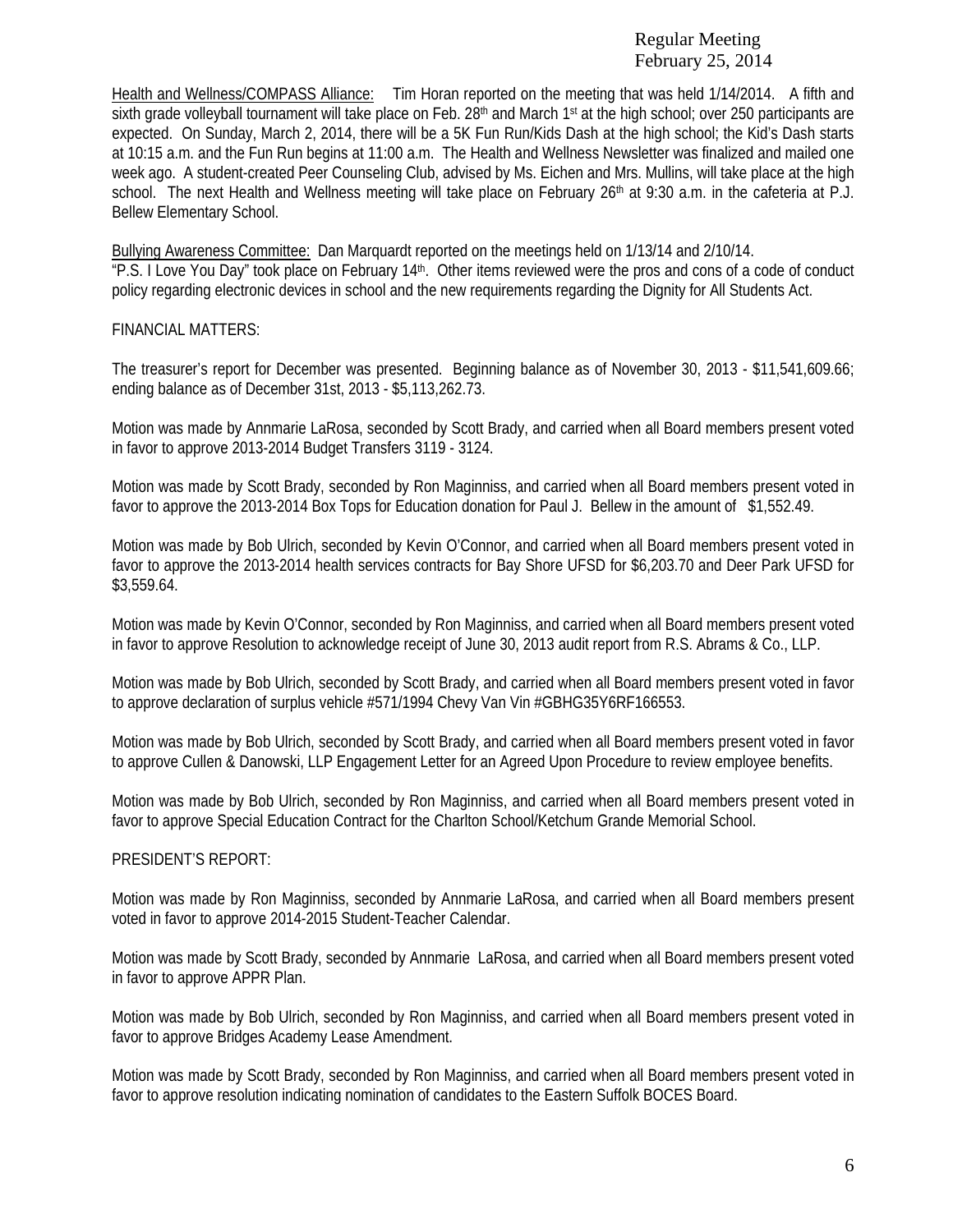# SUPERINTENDENT'S REPORT:

Mrs. Burns announced that the annual PAWS Dinner Dance will be held at Captain Bill's on March 14, 2014 from 6:30 to 10:30 p.m. Mr. Dan Hunter, Principal at Paul J. Bellew and the West Islip Fire Department are this year's honorees.

Budget work-sessions will be held March 5, March 18, March 25 and April, 1, 2014 in the Beach Street Cafeteria at 7:30 p.m.

# NOTICES/REMINDERS: None

The following residents wished to speak during an "Invitation to the Public":

Mrs. Mineo, 1108 Namdac Ave. Bay Shore, NY – Mrs. Mineo wanted to know what the district's specific policy was regarding her child opting out of state testing. Dr. Rullan explained the current school procedure, which will be posted on the district website.

Mr. Jason Rivera, 408 Myrtle Ave. West Islip, NY - Mr. Rivera inquired about the coding of the answer sheet when a student refuses to sit for a state test. Mrs. Burns explained that process, and that a score is not generated. Mr. Rivera stated it is a distraction and disruption to the classroom when students who do not take the test remain in the classroom.

classroom.<br>Mrs. Doreen Hantzschel, 1129 Jefferson Ave. West Islilp, NY - Mrs. Hantzschel felt there were some gray areas regarding the district's procedure for parents opting their child out of state testing. This information has been communicated to staff, and Mrs. Burns will review the protocol to be followed at the next Principals' Cabinet meeting.

Mrs. Jessica Horvath, 1054 Celia Street, West Islip, NY – Mrs. Horvath expressed confusion regarding the different protocols followed for students refusals in different districts. Dr. Rullan explained the district is following the state guidelines. Mr. Gellar also explained that the district has a legal obligation to uphold the directions from the state.

Motion was made by Bob Ulrich, seconded by Annmarie LaRosa and carried when all Board members present voted in favor to adjourn to Executive Session at 10:13 p.m. for the purpose of discussing personnel, negotiations, and/or litigation.

Meeting reconvened at 11:40 p.m. on motion by Ron Maginniss, seconded by Kevin O'Connor and carried when all Board members present voted in favor.

Motion was made by Annmarie LaRosa, seconded by Ron Maginniss, and carried when all Board members present voted in favor to approve Bernadette Burns being reappointed as Superintendent and ratified the Contract dated April 17, 2 2013. voted in favor to approve Bernadette Burns being reappointed as Superintendent and ratified the Contract dated<br>April 17, 2013.<br>Motion was made by Kevin O'Connor, seconded by Scott Brady, and carried when all Board members

favor to approve Memorandum of Agreement for Brian Dieumegard.

Meeting adjourned at 11:45 p.m. on a motion by Scott Brady, seconded by Ron Maginniss and carried when all Board members p present voted i n favor.

Respectfully submitted by,

Mary Hack

District Clerk

All Correspondence, reports or related material referred to in these minutes are on file in the District Office.